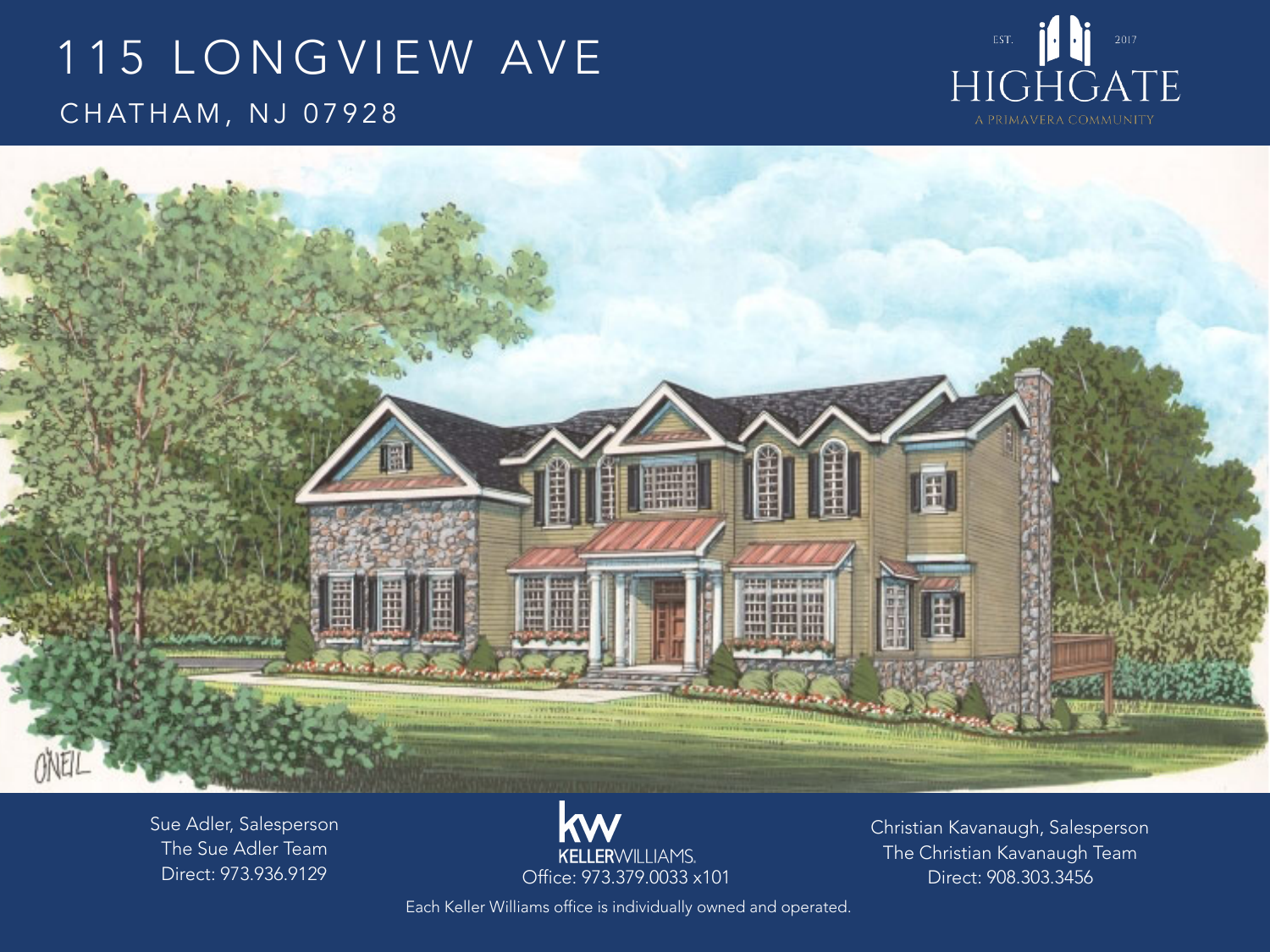

 $\rm{W}$ elcome to 115 Longview Avenue, an incredible blend of gracious living, design perfection and phenomenal vistas. It is not every day that New Construction this exceptional and elegant comes on the market. Move right in to this perfectly designed 6 Bedroom, 6 and ½ Bath home with a seamless open floor plan, expert craftsmanship and high end finishes at every turn. Simply put, this home is a model of absolute perfection.

Drive up this ultra private street and prepare to be transfixed by this home. A stellar exterior, clean lines and meticulous landscaping all contribute to the home's incredible curb appeal. Enter through the oversized warm, wood entry door to the spacious and sunlit Entry Foyer featuring gorgeous hardwood floors with walnut inlay and elegant archways leading to the Living and Dining Rooms. Move into the sun-drenched Living Room boasting more custom hardwood floors and elongated windows with stunning mountain views. Dinner parties are a dream in the magnificent Dining Room featuring a coffered ceiling, custom wainscoting and easy access to the outstanding Gourmet Chef's Kitchen that is truly a work of art. Crisp white custom wood cabinetry with an enormous custom island, granite countertops, stainless steel professional grade appliances and a dream Breakfast Room make the Kitchen extraordinary. Storage abounds with extensive upper and lower cabinetry, a Walk-In Pantry with floor to ceiling shelving and a Butler's Pantry perfect for mixing your favorite cocktail. The dazzling Family Room, with its gas-burning fireplace, beautiful custom built-ins and gorgeous windows with views of the lush backyard, is sure to be the site of many family gatherings. Rounding out the 1st Floor are a divine Office/Library with graceful custom built-ins, chic Powder Room and a splendid Guest Bedroom Suite. And it doesn't end there. Easily accessed from the Breakfast Room, relax on the lovely patio, perfect for al fresco dining and spending time with family and friends. Beyond the patio, enjoy complete privacy in the captivating yard.



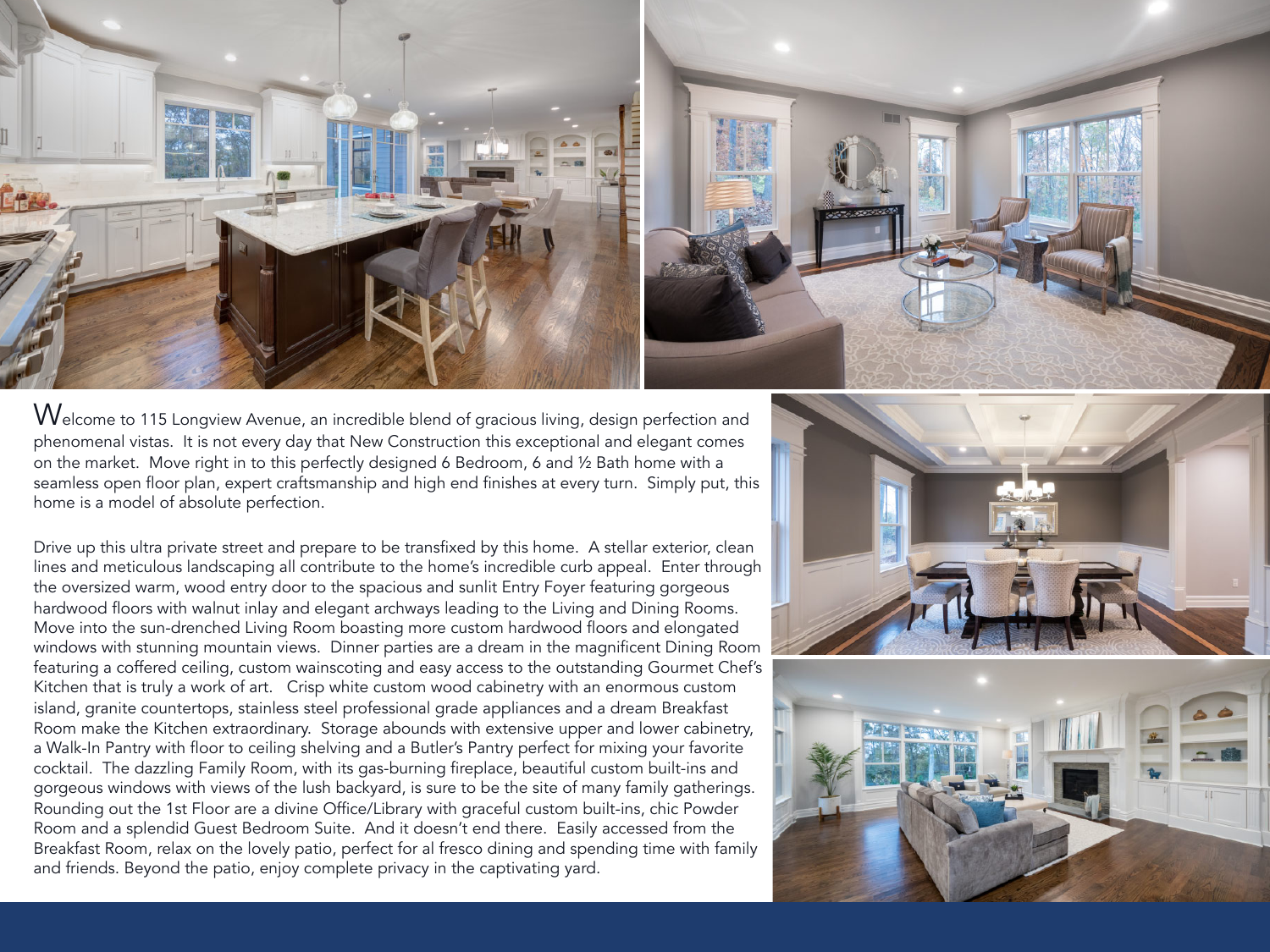







When it's time to retire for the evening, the stately staircase (there is also a rear staircase) leads you to the second floor with 5 spacious bedrooms. Luxury abounds in the private and open Master Bedroom Retreat with a gas-burning fireplace, dazzling vaulted ceilings, dual custom Walk-In Closets and light literally pouring in through the generous windows. It simply doesn't get better than a soak in the freestanding tub in the spa-like Master Bathroom complete with custom double vanity and sensational oversized shower with two rain shower heads. Four additional roomy bedrooms (all with high end finishes and chic designer bathrooms) are steeped in sunlight and include generous custom closets.

And there's more … The massive Lower Level will be perfect space for entertaining. The ultra chic Recreation Room with custom barn door, shiplap accents and an amazing wet bar means that all sports watching will be at YOUR house. An enormous Wine Cellar, Media Room and luxurious Full Bath only add to the Lower Level's appeal.

This home simply cannot be compared to typical new construction and is a special opportunity to own a lifestyle home ideally located in sought after Chatham with NYC direct train, fantastic schools and fabulous downtown area.